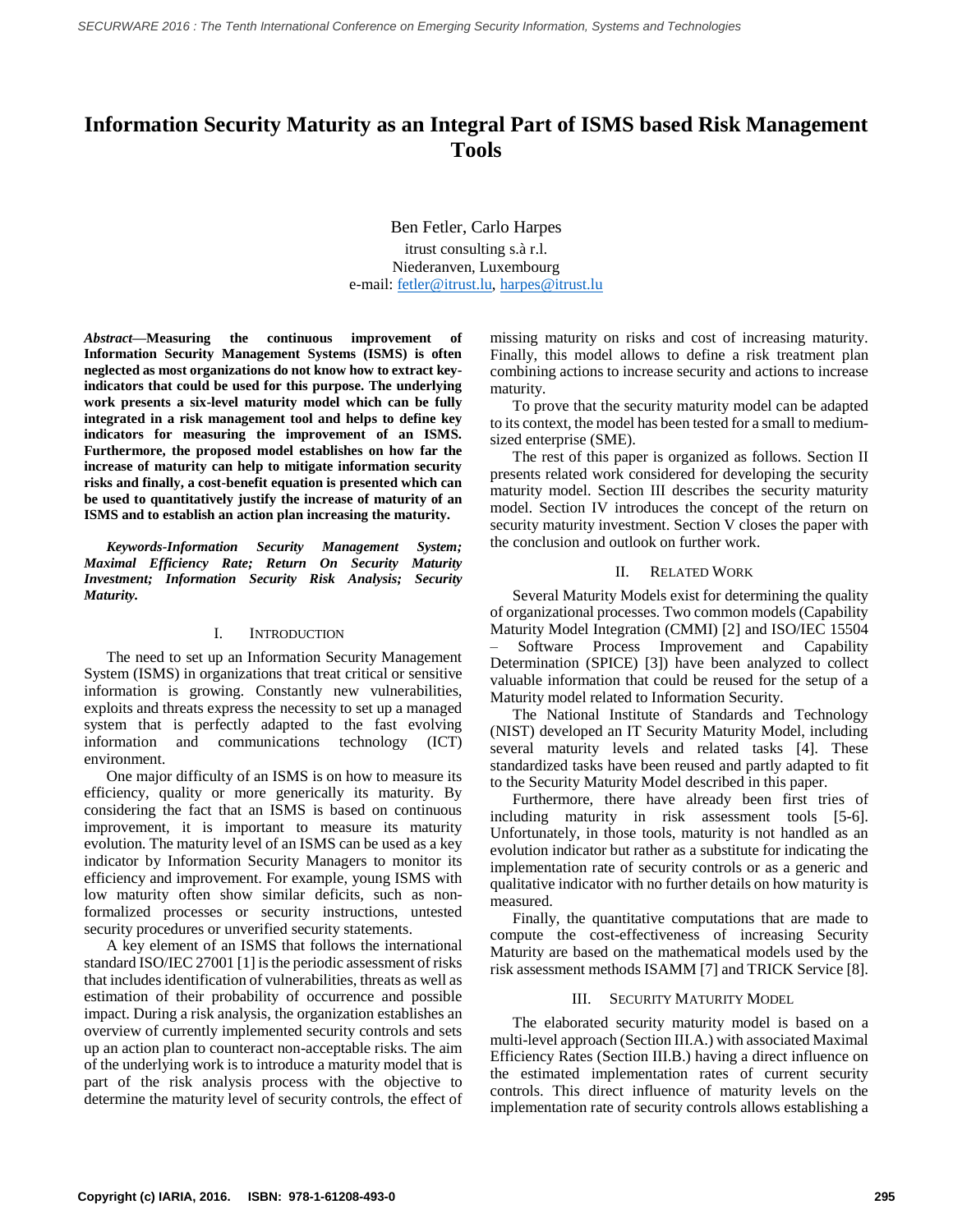link between security maturity and the assessment of the overall information security status of an organization.

# *A. Security Maturity Levels (SML)*

The elaborated security maturity model contains six levels with associated tasks that have to attain a predefined implementation rate before a higher level can be reached.

The tasks are categorized into five different domains: "Policies" (Pol), "Procedures" (Pro), "Implementation" (Imp), "Test" (Tes) and "Integration" (Int). Every task aims to cover a different aspect of security maturity. The tasks and the different maturity levels are based on the standard NISTIR 7358 [4]. However, the tasks have been reorganized to create an interdependency of the tasks, so that it should not be possible to reach a high SML without fulfilling the tasks of the lower SML's.

In the following, the six SML's and their associated tasks will be presented.

**Security Maturity Level 0: Incomplete -** No specific tasks available for Security Maturity Level 0, which is reached by default. The associated security controls are quite superficially implemented, typically by a small ISMS team which does not show any systematic approach.

**Security Maturity Level 1: Performed -** Pol 1: Formal, up-to-date documented policies exist and are readily available to employees; Imp 1: Procedures are communicated to individuals who are required to follow them; Pro 1: Formal, up-to-date, documented procedures are provided to implement the security controls identified by the defined policies; Tes 1: Tests are routinely conducted to evaluate the adequacy and effectiveness of all implementations.

**Security Maturity Level 2: Managed -** Pol 2: Policies establish a continuing cycle of assessing risk and implementation and uses monitoring for program effectiveness; Imp 2: Information security procedures and controls are implemented in a consistent manner everywhere the procedure applies and are reinforced through training; Pro 2: Procedures clarify where the procedure is to be performed, how the procedure is to be performed, when the procedure is to be performed, who is to perform the procedure, and on what the procedure is to be performed; Tes 2: Tests ensure that all policies, procedures, and controls are acting as intended and that they ensure the appropriate information security level.

**Security Maturity Level 3: Established -** Pol 3: Policies are written to cover all major facilities in scope; Imp 3: Ad hoc approaches that tend to be applied on an individual or a caseby-case basis are discouraged; Pro 3: Procedures clearly define Information security responsibilities and expected behaviors for (1) asset owners and users, (2) information resources management and data processing personnel, (3) management, and (4) Information security administrators; Tes 3: Effective corrective actions are taken to address identified weaknesses, including those identified as a result of potential or actual information security incidents or through information security alerts issued by national Computer Security Incident Response Teams (CSIRT) or Computer Emergency Response Teams (CERT).

**Security Maturity Level 4: Predictable -** Pol 4: Policies are approved by key affected parties; Pro 4: Procedures

contain appropriate individuals to be contacted for further information, guidance, and compliance; Tes 4: Selfassessments, a type of test that can be performed by company staff, by contractors, or others engaged by company management, are routinely conducted to evaluate the adequacy and effectiveness of all implementations; Tes 5: Independent audits are an important check on company performance, but are not to be viewed as a substitute for evaluations initiated by company management; Tes 6: Information gleaned from records of potential and actual Information security incidents and from security alerts, such as those issued by software vendors are considered as test results. Such information can identify specific vulnerabilities and provide insights into the latest threats and resulting risk.

**Security Maturity Level 5: Optimized -** Int 1: Policies, procedures, implementations, and tests are continually reviewed and improvements are made; Pol 5: Policies delineate the information security management structure, clearly assign Information security responsibilities, and lay the foundation necessary to reliably measure progress and compliance; Pol 6: Policies identify specific penalties and disciplinary actions to be used if the policy is not followed; Pro 5: Procedures document the implementation of and the rigor in which the control is applied; Tes 7: Evaluation requirements, including requirements regarding the type and frequency of testing, are documented, approved, and effectively implemented; Tes 8: The frequency and rigor with which individual controls are tested depend on the risks that will be posed if the controls are not operating effectively.

# *B. Security Maturity Parameters*

The following section presents the key parameters of the developed security maturity model. All parameters are customizable and can be fine-tuned according to the specificities of the organization in focus.

# *1) Implementation Scale for Security Maturity Tasks.*

This section defines a scale for measuring the implementation rate of the different security maturity tasks. The implementation scale includes five different levels as presented in Table 1 below.

TABLE I. IMPLEMENTATION SCALE OF SECURITY MATURITY TASKS

|                                    | IMI EEMENTATION SCAEL OF SECONITT MATCINITT TASINS            |                                                         |  |
|------------------------------------|---------------------------------------------------------------|---------------------------------------------------------|--|
| Level                              | <b>Explanation</b>                                            |                                                         |  |
| <b>Not</b><br>achieved             | There exist no proofs that the Security Maturity tasks of the |                                                         |  |
|                                    | corresponding Security Maturity Level are implemented.        |                                                         |  |
|                                    | Acronym: N                                                    | Range: 0%                                               |  |
| <b>Rudiment</b><br>ary<br>achieved | There are none or only few proofs available that the          |                                                         |  |
|                                    |                                                               | Security Maturity tasks of the corresponding Security   |  |
|                                    | Maturity Level are rudimentary implemented.                   |                                                         |  |
|                                    | Acronym: R                                                    | Range: 10%, 20%                                         |  |
| Partially<br>achieved              |                                                               | There are none or only few proofs available that the    |  |
|                                    | Security Maturity tasks of the corresponding Security         |                                                         |  |
|                                    | Maturity Level are partly implemented.                        |                                                         |  |
|                                    | Acronym: P                                                    | Range: 120%, 50%1                                       |  |
| Largely<br>achieved                |                                                               | There are proofs available which show that the Security |  |
|                                    | Maturity tasks of the corresponding Security Maturity         |                                                         |  |
|                                    | Level are essentially fulfilled.                              |                                                         |  |
|                                    | Acronym: L                                                    | Range: 150%, 80%]                                       |  |
| Fully<br>achieved                  | There are proofs available that the Security Maturity tasks   |                                                         |  |
|                                    | of the corresponding Security Maturity Level are fully        |                                                         |  |
|                                    | implemented.                                                  |                                                         |  |
|                                    | Acronym: F                                                    | Range: 180%, 100%]                                      |  |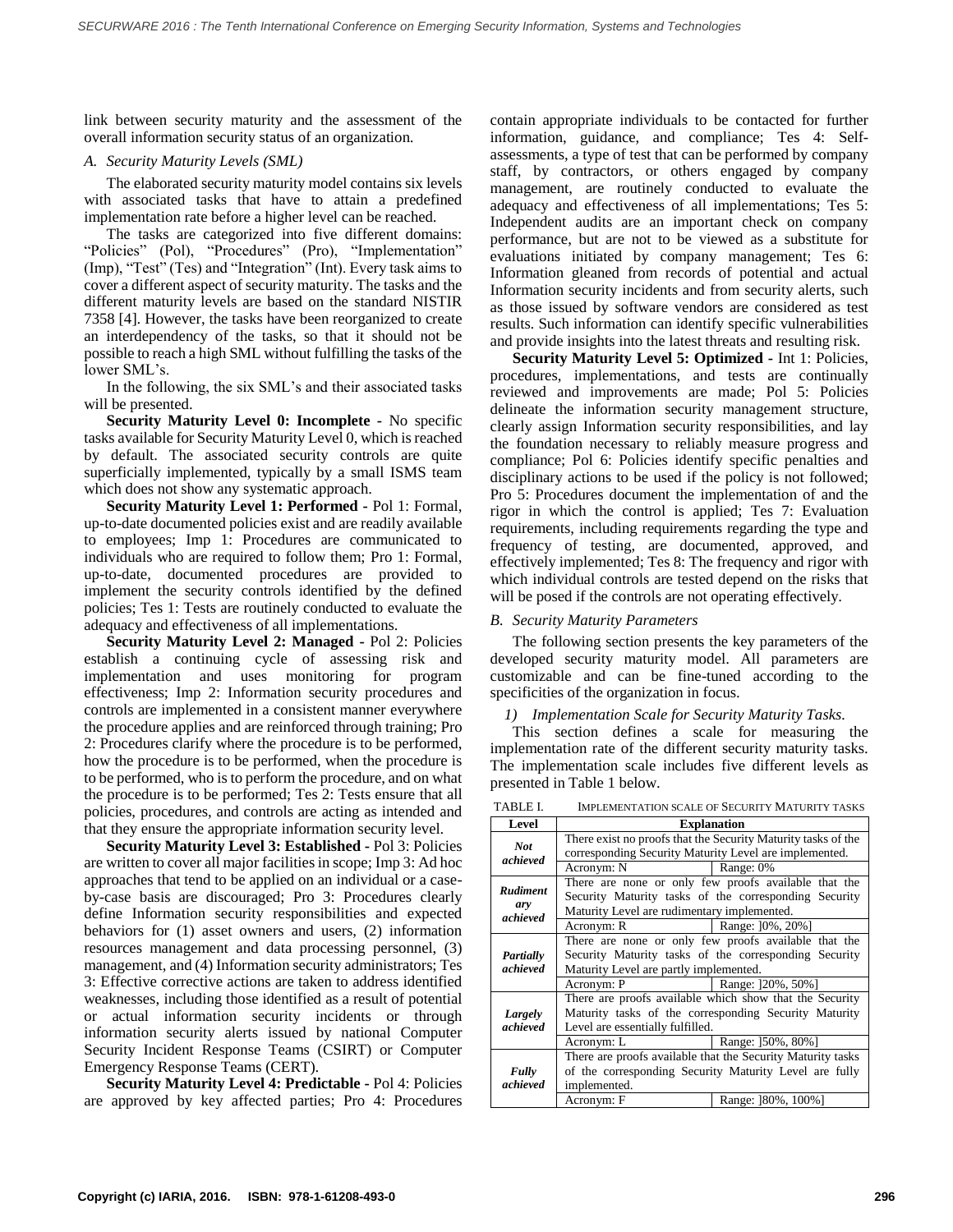#### *2) Task Overview per Security Maturity Level*

Each SML has related tasks which have to attain a predefined implementation rate in order to pretend that the SML is reached. The following list exemplary shows the 6 SML's and the related tasks with their required implementation rates:

**SML 0:** Reached by default – no tasks have to be fulfilled.

- **SML 1:** Pol1, Pro 1, Imp 1, and Tes 1 have to be largely achieved
- **SML 2:** In addition to SML 1, Pol 2, Pro 2, Imp 2, and Tes 2 have to be largely achieved
- **SML 3:** In addition to SML 2, Pol 3, Pro 3, Imp 3, and Tes 3 have to be largely achieved
- **SML 4**: In addition to SML 3, Pol 4, Pro 4, Tes 4, Tes 5, and Tes 6 have to be largely achieved
- **SML 5:** All tasks have to be fully achieved

*3) Maximal Efficiency Rate*

By looking at the previous sections, it is possible to conclude that the higher the reached SML the higher the efficiency of the security treatment in the organization. Hence, a fully implemented security control cannot be fully efficient if the associated SML is not the highest possible.

In order to include these reflections in a risk assessment approach, we introduce the notion of Maximal Efficiency Rates (MaxEffRate) associated with the different SML's (see Table II below).

With the help of collected data during the case study with the SME, the different Maximal Efficiency Rates of Security Maturity Levels can be fine-tuned.

| TABLE II. | <b>SECURITY MATURITY LEVELS WITH ASSOCIATED</b> |  |
|-----------|-------------------------------------------------|--|
|           | <b>MAXIMAL EFFICIENCY RATE</b>                  |  |

| <b>SML</b>              | <b>Oualification</b> | <b>MaxEffRate</b><br>(linear) | <b>MaxEffRate</b><br>(tailored to our use-case) |
|-------------------------|----------------------|-------------------------------|-------------------------------------------------|
| 0                       | Incomplete           | 10%                           | 20%                                             |
|                         | Performed            | 20%                           | 40%                                             |
| $\overline{\mathbf{c}}$ | Managed              | 40%                           | 50%                                             |
| 3                       | Established          | 60%                           | 70%                                             |
| 4                       | Predictable          | 80%                           | 90%                                             |
|                         | Optimized            | 100%                          | 100%                                            |

The now determined MaxEffRate per SML can be used to calculate the implementation rate of a security control taking into account the SML. For example, this allows to model the fact that a security control can be fully implemented but only have a small efficiency, if the associated SML is low.

The following formula is used to calculate an improved implementation rate of a security control taking security maturity into account, called the Maturity-based Effectiveness Rate (MER):

$$
MER = IR * MaxEffRate_{SMLi} \tag{1}
$$

where

- MER= (Maturity-based Effectiveness Rate) be the improved implementation rate of the security control in focus taking Security Maturity into account;
- IR=the current implementation rate of the security control;
- *MaxEffRateSMLi* be the maximal efficiency rate of the current Security Maturity Level (SMLi).

**Example:** For the considered SME, we determined that a security control called "Implement an antivirus solution for every system in use" has been applied to 50%. The SML of the antivirus control is 3 because all requirements of SML 3 have been fulfilled (e.g., validated policy in place, requiring the implementation of antivirus solutions) but some tasks of SML 4 are still not satisfied (e.g., no audit was done to verify the well-functioning of the antivirus solution). Thus we have for the antivirus control an implementation rate (IR) of 50%, and a MaxEffRate of 70% which gives a MER of 50%\*70%=35% for the antivirus security control.

This example demonstrates that if the maturity of the ISMS in focus has not reached the highest level, the implemented security controls cannot be fully efficient. This conclusion is not astonishing as we can pretend that if for example policies, procedures, implementations, and tests are not continually reviewed and no improvements are made (see Task Int 1 of SML5), the underlying security controls cannot be fully efficient.

Figure 1 illustrates the impact of Security Maturity on the implementation rate of a security control where Security Maturity is taken into account. The figure shows the SMEtailored model.



Figure 1. Impact of Security Maturity on implementation rate of security controls (MaxEffRate tailored to SME use-case)

## IV. RETURN ON SECURITY MATURITY INVESTMENT (ROSMI)

The introduced maturity model offers the possibility to compute the Return On Security Maturity Investment (ROSMI) which can be used to justify the costs resulting from the resources to invest for implementing the tasks to increase the security maturity (resources are needed to fulfill the different tasks presented in Section III.A.).

The ROSMI is based on the Return on Investment (ROI) and Return On Security Investment (ROSI) concepts [7], [9- 10], which consist of investing a certain amount of money with the aim to reduce the risk and such in return save more money than initially invested. This risk reduction is expressed as the difference of the Annual Loss Expectancy (ALE) before, and the ALE after implementing security controls.

The ROSMI, when raising the current SML to the SML above ( $ROSMI_{sML_{i\rightarrow i+1}}$ ), is expressed as the difference between